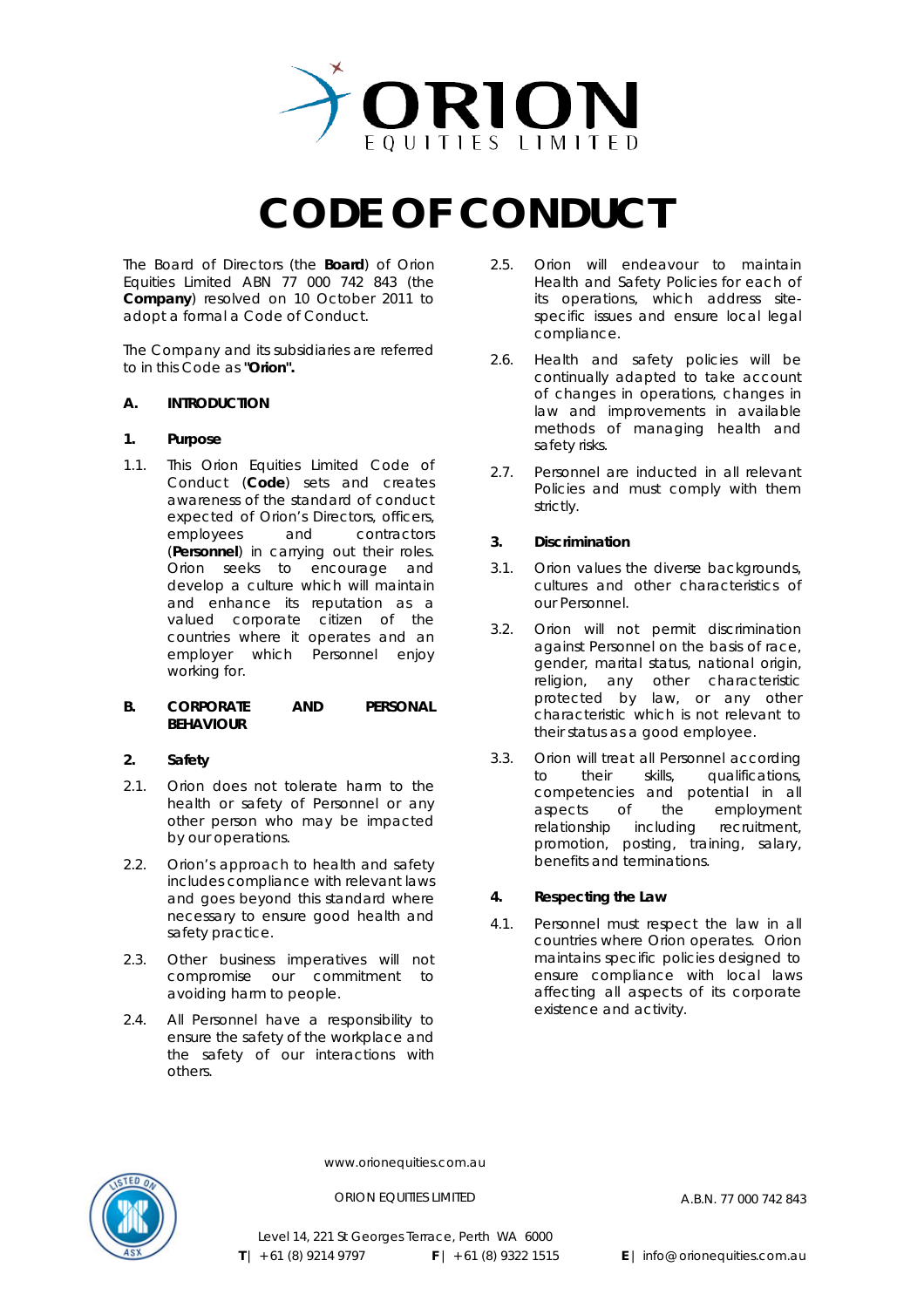- 4.2. Personnel are required to:
	- (a) Be familiar with Orion's legal compliance policies relevant to their roles; and
	- (b) Where necessary, take legal advice from the Company Secretary/Legal Counsel or external legal advice to ensure that they fully understand the impact of relevant laws on Company activities.

# **5. Anti-Corruption**

- 5.1. Seeking to corruptly influence public officials in Australia or any other country is strictly prohibited by the Anti-Corruption Policy. Engaging in this conduct overseas is contrary to foreign law. Australian law also prohibits Australian companies and residents from engaging in such practices in Australia or overseas.
- 5.2. Any direct or implied request by an official for an improper benefit must be reported to the Company Secretary.
- 5.3. Orion will take appropriate steps to ensure that its consultants and contractors do not engage in any corrupt activities while working on Company affairs.

## **6. Interpersonal Conduct**

- 6.1. Personnel are to conduct their dealings with others inside and outside Orion in an honest and fair manner, with integrity and respect. Managers will act with fairness and respect in dealings with their reports.
- 6.2. No workplace bullying will be tolerated.
- 6.3. Orion fosters a co-operative environment where Personnel can contribute their talents to decision making within their level of authority and rational debate is encouraged, with a view to achieving the best outcomes drawing on available human resources.

# **7. Investor Communication**

- 7.1. The ASX listing rules and Australian law requires the Company to immediately disclose information which may have a significant effect on the price of the Company's shares, other than incomplete, confidential developments.
- 7.2. Disclosure is made by the Company Secretary on the instructions of the Executive Chairman or the Board. The

Personnel's Manager and Company Secretary must be alerted immediately to developments that may call for disclosure so that a disclosure decision can be made.

# **8. Inside and Confidential Information**

- 8.1. Insider trading is buying or selling shares or exercising options when in possession of "Inside Information". "Inside Information" is information which is not generally available and which would, if generally available, significantly affect the price of Orion shares.
- 8.2. Orion has a formal Securities Trading Policy designed to protect the integrity of trading in its shares by preventing insider trading by Personnel, or any reasonable suspicion that it has occurred.
- 8.3. To reduce the risk of insider trading, the Policy requires certain Personnel not to buy or sell shares unless they have the Trading Officer's consent. No Personnel may buy or sell shares while in possession of Inside Information.
- 8.4. Inside information, and any other confidential Company information, must not be disclosed to persons outside Orion without authority and must only be disclosed inside Orion on a need to know basis. In most cases external recipients of Company information will be required to sign a confidentiality agreement.

# **9. Conflicts of Interest**

- 9.1. Personnel must avoid any situation where their personal interests conflict or might appear to conflict with their duties to Orion.
- 9.2. Personnel may have other business and financial interests outside their employment with Orion, but must not pursue them using company resources or so as to prevent them from devoting their full time during working hours to Company affairs.
- 9.3. Personnel must not use their position to obtain benefits for themselves or associates from those seeking to do business with Orion. You may receive small gifts and reasonable entertainment from persons and companies with actual or potential business dealings with Orion, where their value is not such as to create a suspicion that they may influence any decision you may make. Personnel must not accept cash or cash equivalents.